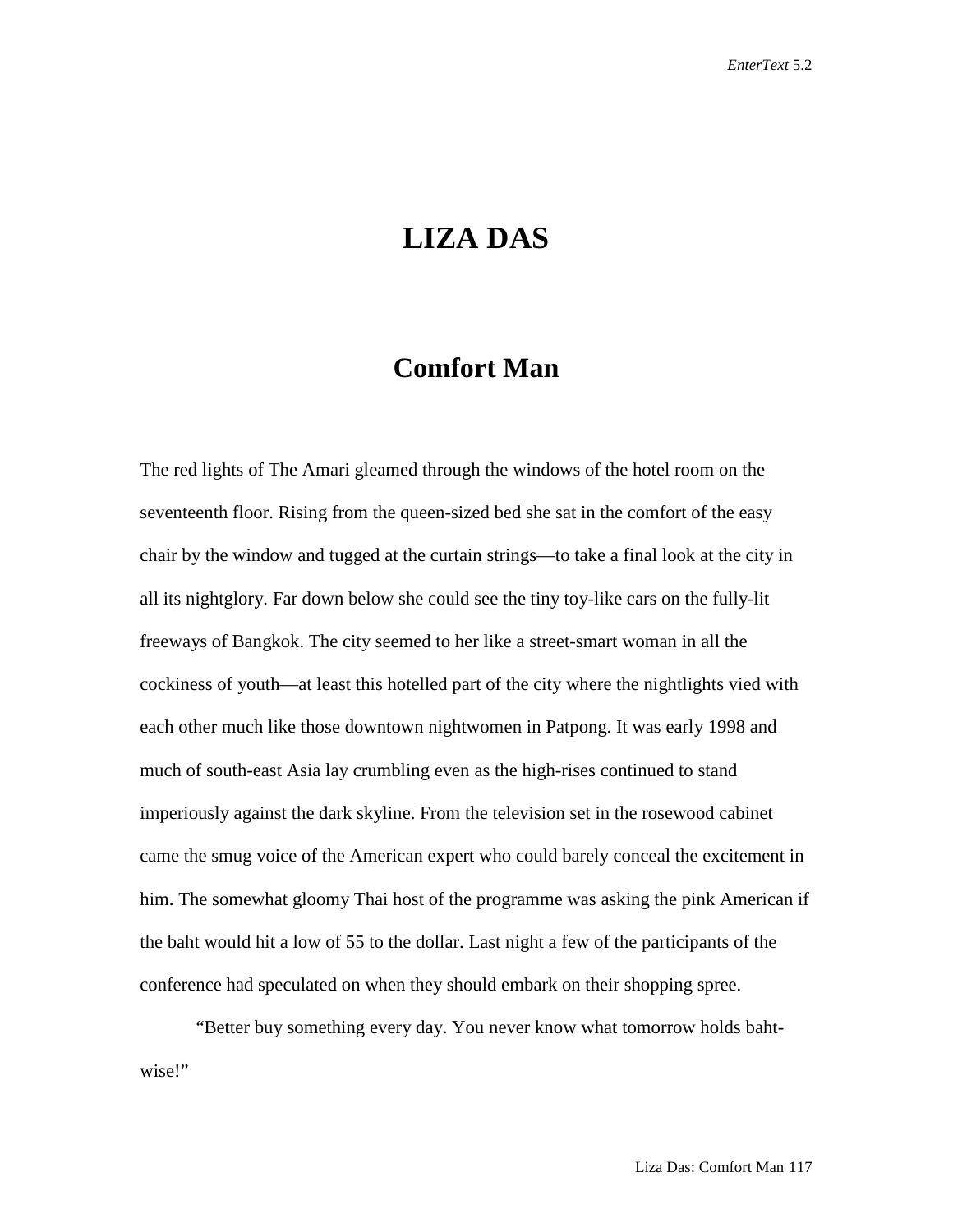"Well, they are saying it might hit 54 by the day after. I'll be taking the night flight out that day so maybe I should wait."

The man had said nothing, she noticed. There was this look of irritation that he had tried to hide with a half-smile. She had not even noticed him the first time. It was with this same vulnerable, touch-me-not look that he had sat at the huge round table in the dining-hall on the second floor that afternoon. She had dismissed him as one of those lost Japanese participants who could not seem to operate outside of their flock. But she had also noticed the slightly different slant of the eyes—rather un-Japanese eyes, she thought.

"That's not exactly how one holds those sticks," he remarked in English.

She was startled. This time she noticed that the man with the un-Japanese eyes was eating deftly with chopsticks from a plateful of some kind of glassy, noodly substance. She had been totally foxed by the bewildering range of Asian cuisine laid out on the huge centre table and the elaborate Thai and Japanese labels only seemed to add to her confusion. *Kaeng Khiao Wan Nuea. Tom Yam Kung. Thot Man Pla.* She had only a passing acquaintance with Thai cuisine thanks to the name-dropping—*satay, nam phrik, khao phat*—in the insipid social circuit she was dragged into back home. But here was culinary opulence in regal splendour. And ultimately impersonal in its travelguide reproduction.

"It's called '*wun* s*en'* here in Thailand," he said, pointing to the glassy noodles. "You Malaysian?"

"Well, no. I'm from India," she said with a hesitant look, almost anticipating his wide-eyed surprise.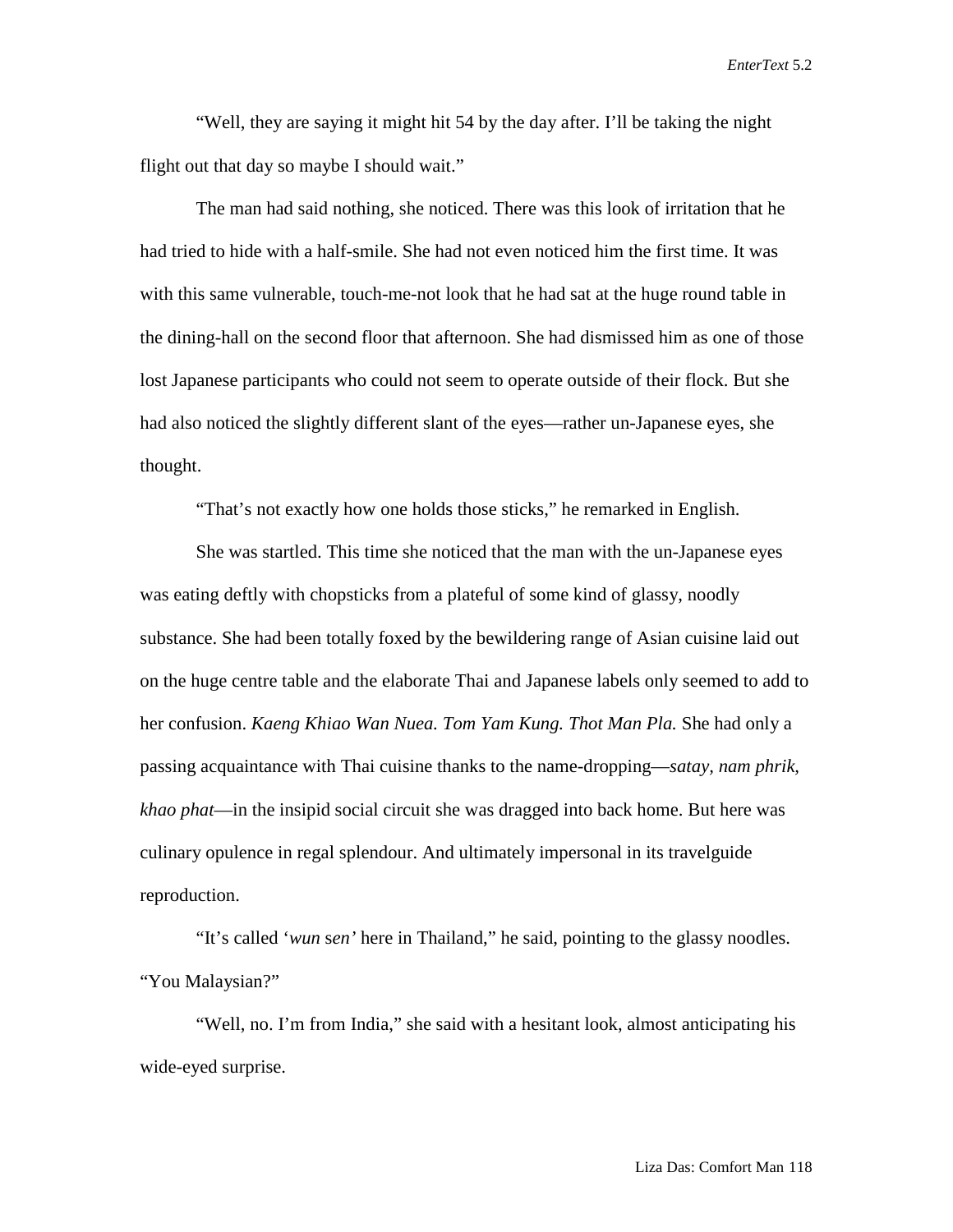"But …"

"Yes, I know. I don't look Indian. Actually … I come from a part of the country that is closer to this place in many ways."

"But, really… you could very well pass off for a Thai woman, too!"

"That's because my father's ancestors came from somewhere near this country."

This time he gave her a quizzical look and she could see a knot forming on his brow. Was she playing some sort of a game with him?

"You see … in the thirteenth century a band of adventurous men had migrated to our land in the North-eastern part of India. It's said that they had come from some place in or near Thailand. They went on to rule that part of India for six hundred long and glorious years. My father belongs to that race known as the Ahoms," she explained.

He looked at her—she didn't look Indian at all. Her shoulder-length hair was jetblack and straight and with her wheatish complexion and that Malaysian slant in her eyes she had no business being an Indian. And she was not wearing the Indian dress either.

"… and it is said that my mother's ancestors came from Borneo. My mother belongs to an ethnic community called the Angami Nagas," she continued, delighted at the confused look on his face.

"Well then, all I can say is that you must be a very interesting global specimen," he said defensively, and concentrated on his noodles.

"What about you? You must be Japanese."

"No, I'm an Ama-y-rican," he replied with an exaggerated drawl. And, as they both broke into a relief of laughter, he said, "*Sawa-dee, kha!* Welcome to my land!"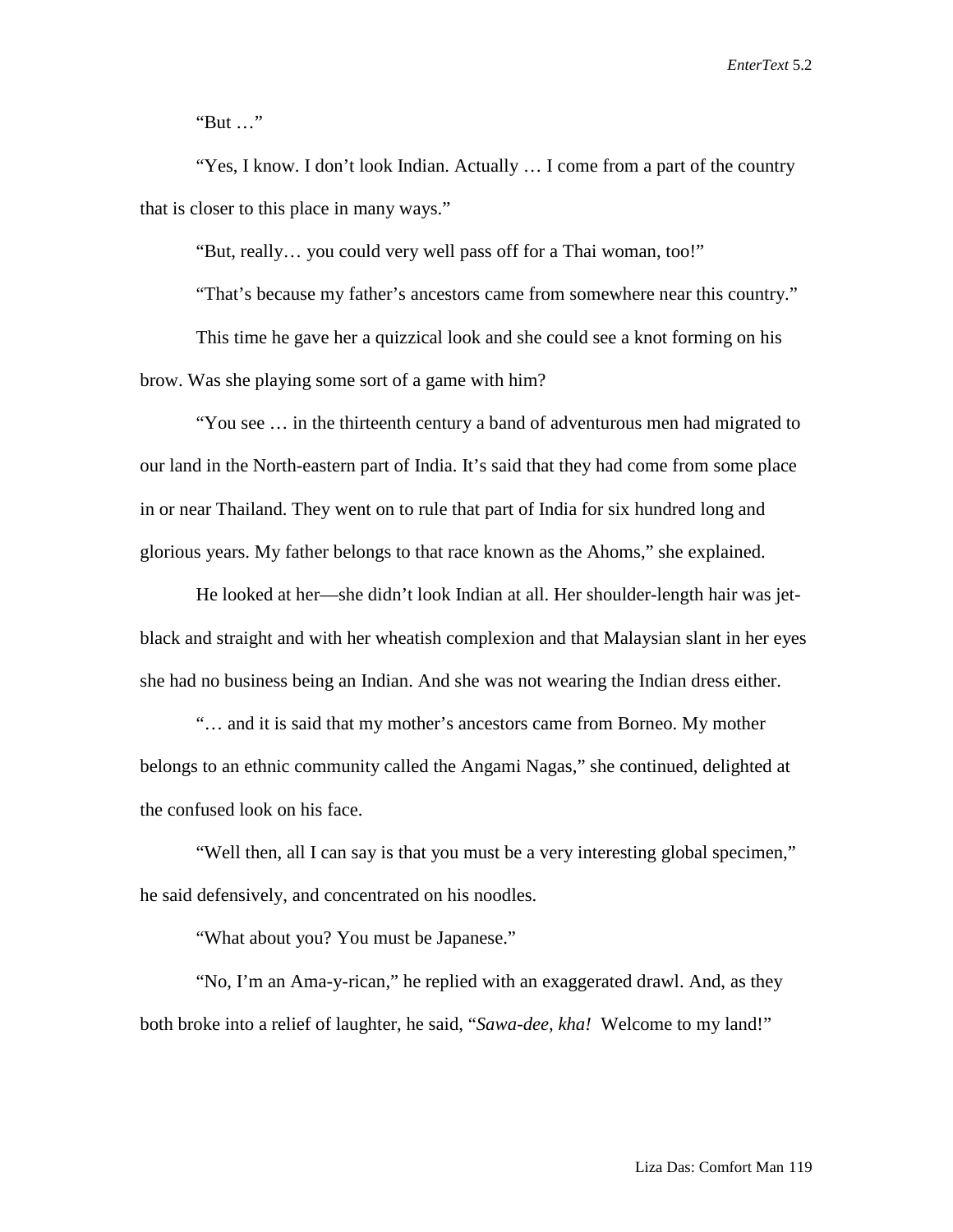\* \* \*

The conference hall was filled to capacity with people from all over the world. Pink Americans, pale-white British, beach-red Australians, yellow Chinese and Japanese, brown Indians and Sinhalese, and of course wheatish south-eastern and eastern Thais, Malaysians, Indonesians and Singaporeans. She could not help distinguishing them by colour-coding, notwithstanding her academic training in political correctness. How else was one to distinguish this mass of humanity, she thought. Of course, there were the usual hyphenated-hybrids of Chinese-Americans, Indian-Americans (who were careful not to betray any cognition of their brother-of-the-race-Indian-Indian participants)—Dr. Sujata Menon-Walker, Mr. Harry Rao-Smith, Ms. Shirin Doodhwala-Philips. A retiredlooking American scholar was reading from his paper. *Bagawaat-Geeta-Hindoo-Philosophy-Pooranas-Eliot-Emerson-Whitman-Thoreau.* The sessions went on-an-on-anon in an endless procession of post-colonialism, post-post-colonialism, poco-pomo, pacificperspectives, culture, counterculture, postculture, multi-and-inter-culture, the end of culture. She caught the retired-looking American scholar nodding in sleep, his deliberations on the Hindoo element now over. The objective of the conference was to explore the proliferation (promotion) of American Studies in South-and-South-east Asia. Indians in sarees, Thais in silk, hybrids in skirts-and-blacktights, and numerous global clones incognito, discussed the past, present and future of AMERICAN STUDIES in their respective lands.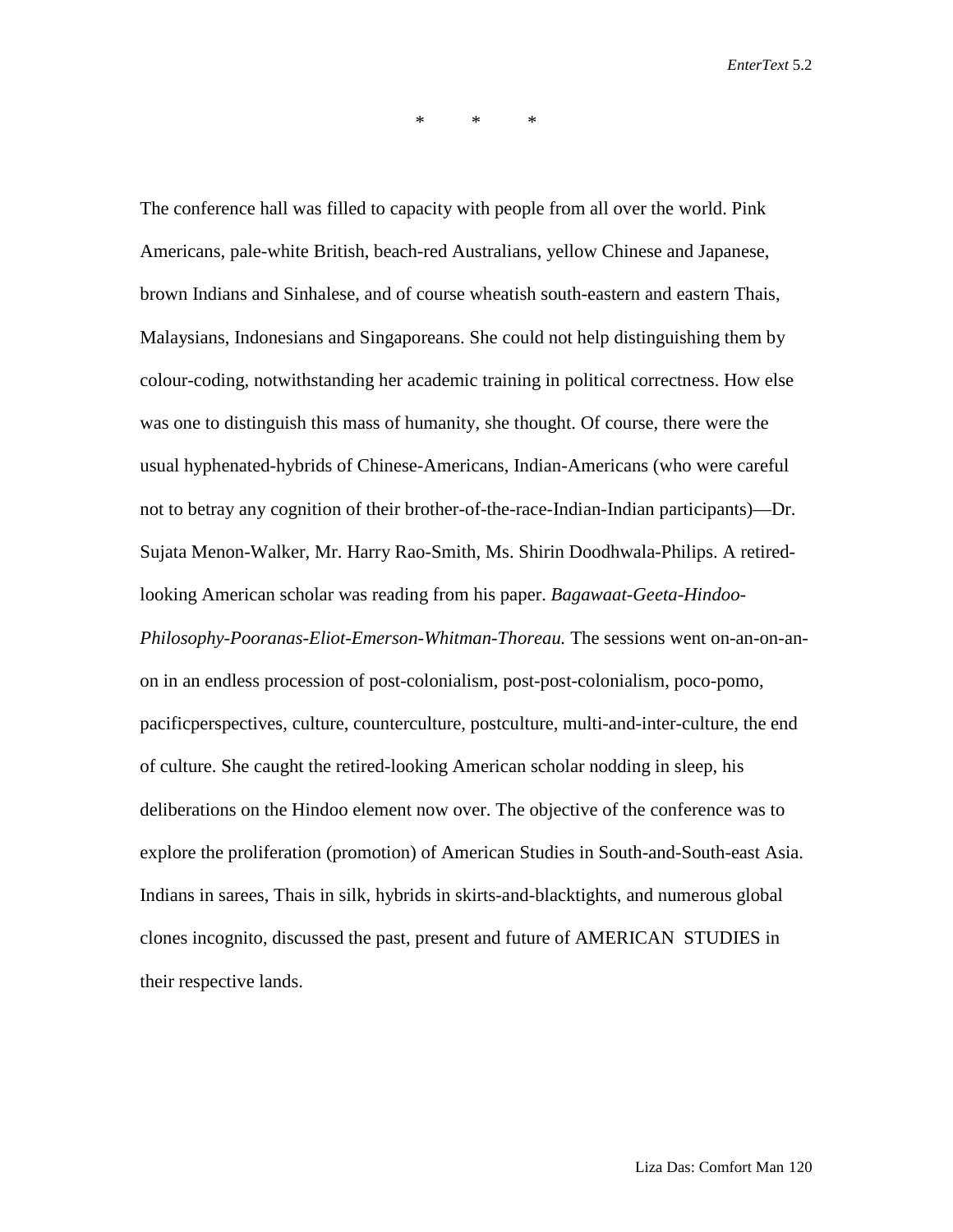She was relieved to see Prasit walking towards her from the third row. *"Sawadee!*" said she, before he could say hello. He was on one of the organising committees and askedheraquickhopeyouarecomfortablerememberthegranddinnertonighttopfloor8pm.

\* \* \*

*Thighland!!? What's a woman like you going to do in a place like that? It's for men like us. Sandwich massages. Go-go girls. Peachwomen on Beaches*. *Littleboys for the oldboys. Whatta waste on you, no?* 

The guests surrendered to the mellow ambience of the low chandeliers, the clink of champagne glasses and prawn dips. She sat with an unmarried Japanese couple who said they had just got in from Egypt and that they had no time to get married. Mikoko the woman sat demurely. Every now and then Mikoko would look admiringly at her Lord. "She's very shy," He explained. Suddenly the lights grew dim and rainbowlights filtered into a raised platform in the far end of the huge top-floor banquet hall of the hotel. The tremulous soul-stirring opening notes of the Thai musicians made her sit upright. She craned her neck to see the graceful dancers perform the traditional *Khon* classical masked dance. There was no way one could miss the similarities. The costumes, limpid movements, the shrill, trepidating notes.... They reminded her of the folk music and dances of a few ethnic Indian groups in her land. The haunting tribal music she had listened to many evenings on the local AIR channel as the rain kept falling sadly outside her window. She fought back her tears as Mikoko's dark eyes watched her quietly. *Ladies and gentlemen! We welcome you to Amazing Thailand and hope you have a very*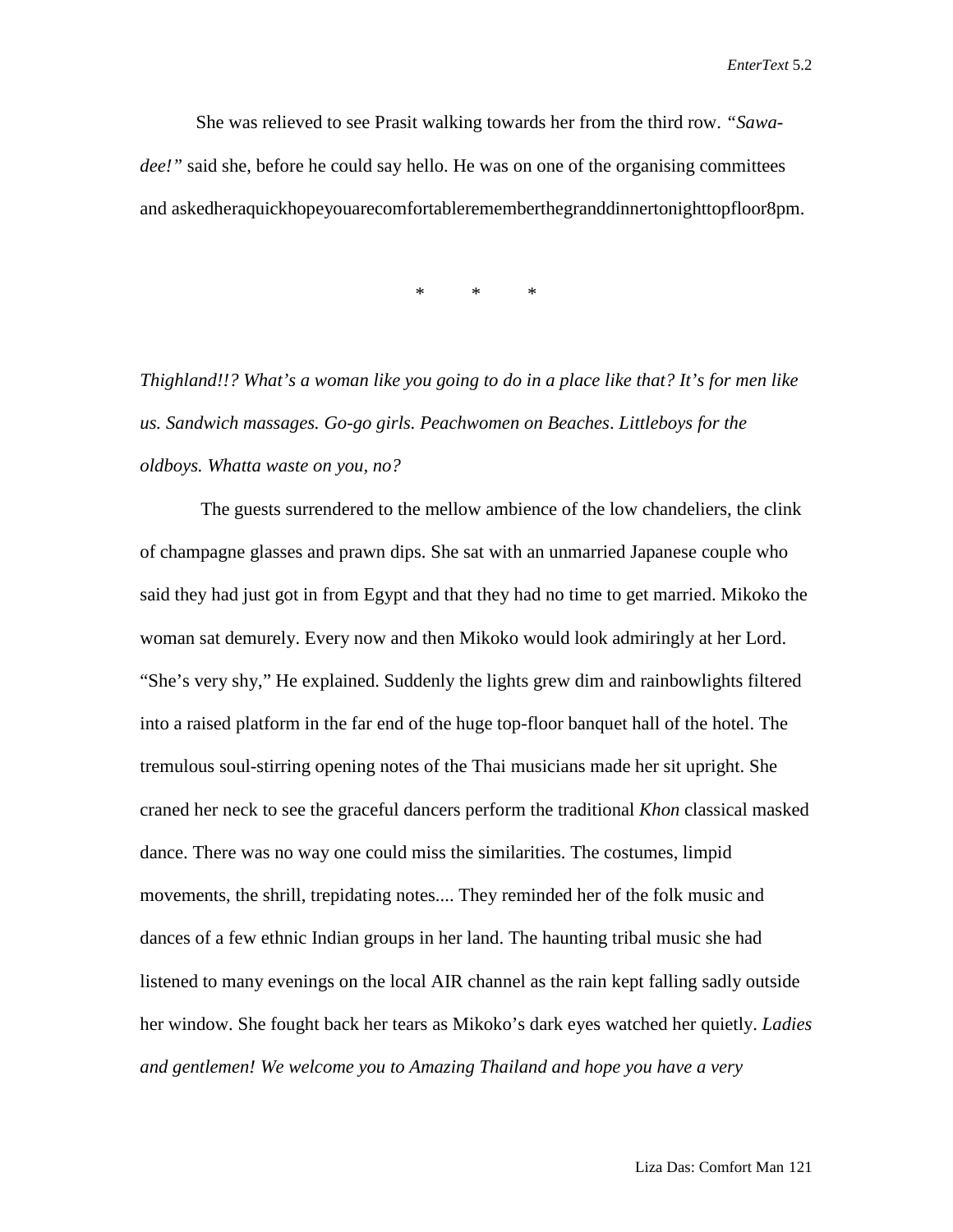*wonderful and comfortable stay here.* She hadn't noticed that Prasit had quietly slipped on to the seat behind her. An uneasy feeling on her back—the cool burning feeling when you are being stared at from behind—made her turn around. He looked handsome in a charcoal-black suit and blue tie.

"Are you all right, Maya?"

"Yes … just a bit homesick," she said with a light smile.

"Maybe you should go to bed early. You look tired. If you want I could take you sightseeing tomorrow."

"Well.…" It must have been that terribly empty feeling in her that stopped her from saying no to him. It had this habit of welling up in her heart from time to time, leaving her distraught and frightfully lonely even in the midst of family and friends. She could not remember when it had started but she had learnt to live with this feeling of notbeing-there-when-there.

"Actually, I've got friends here," she said, pointing to the Japanese couple.

"Sure, they could come along. You all can have an unofficial but authentic Thai guide. No charge, lady."

It must have been that imitation of an elaborate Japanese bow that did it. Mikoko and her Lord burst out laughing.

\* \* \*

*"W-a-a hunded b-a-a-h-t! Ony w-a-a hunded b-a-a-h-t, Mad-a-a-m!"*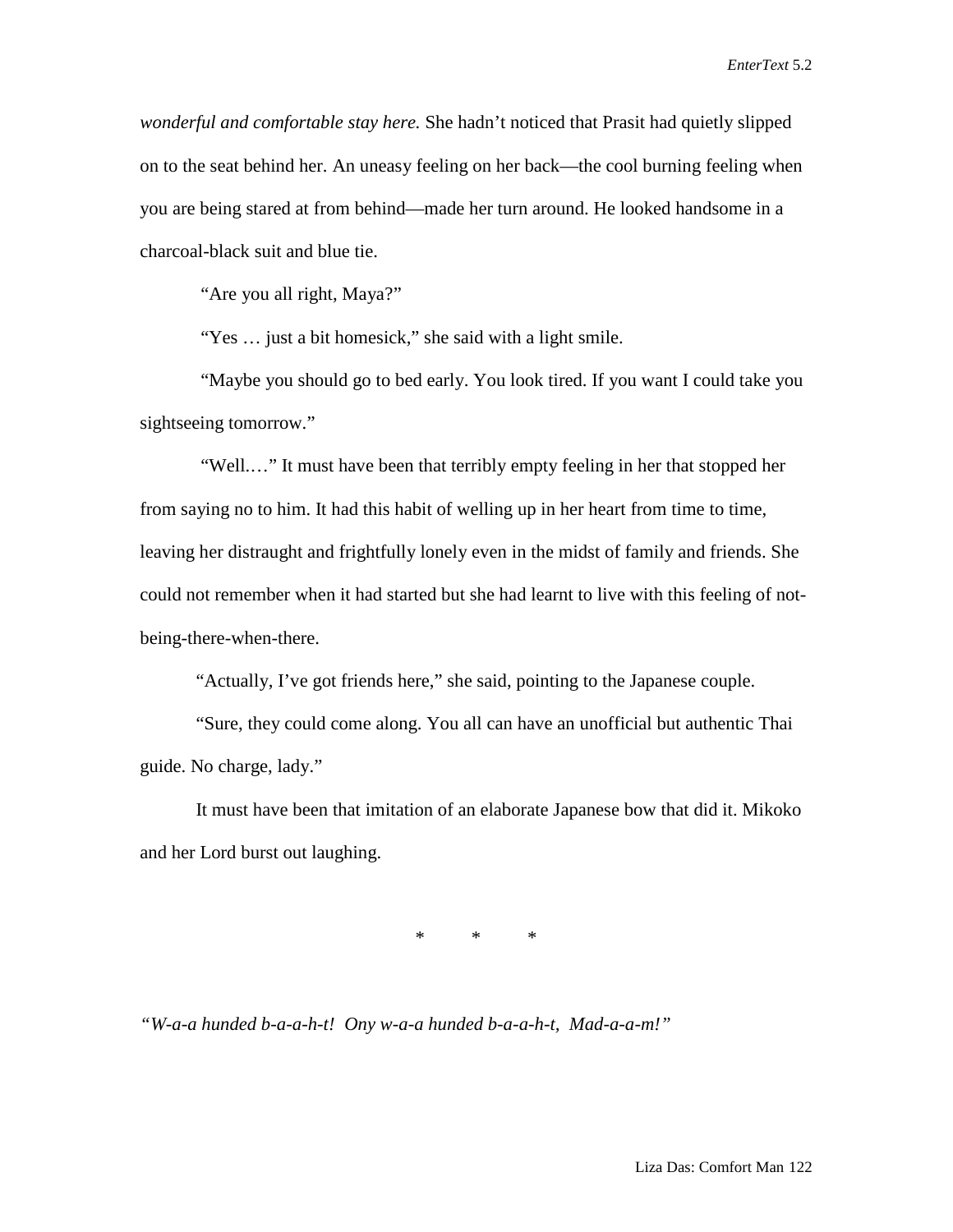The sidewalk markets at Pratunam reverberated with dozens of local vendors, mostly women. Fat women, old women, young women with old faces and babies hanging from mango breasts, Thai women, Chinese women, *mae, jay, paa* … hawked clothesclothesclothes—fake Calvin Klein, Versace, fluorescent T-shirts, Union Jack Tshirts, sequinned swimwear, Bt20 ties (this time male Indian/Pakistani hawker says plees medam, take for near and dear ones), jackets, clothesclothesclothes. She saw dresses worn by her friends back home: Bt80 palazzo pants, Bt40 tight silver tubetops, Bt100 wraparounds.

"Want to buy something?" asked Prasit.

Mikoko was already showing her mate the long baakoo she wanted to buy. "I heard one can really bargain here in Thailand?" asked Maya.

*In the wake of unprecedented economic growth, Thailand has become one of Southeast Asia's most popular shopping centres. As a final note on shopping, bear in mind that bargaining is not only acceptable, but also expected*…. *Patience and a broad smile will serve you well in enjoying shopping as an art.*

"Maybe you could help me, Prasit … I mean, since you know the language. They might con me, you know," she continued sheepishly.

*<Photograph>: A visitor to Wat Suan Kaew drops a banknote into a 100-kg safe deposit box to contribute to the "Thais help Thais" fund* (Bangkok Post).

*Thirawat Wattanajiamwong, 25, was put on part-time work at the stock market brokerage where he worked. His income was cut from 20,000 to 8,000 baht a month. He had to call off his wedding because of the financial difficulties. He was unable to make the mortgage payments on the dream home he had purchased for his married life. So*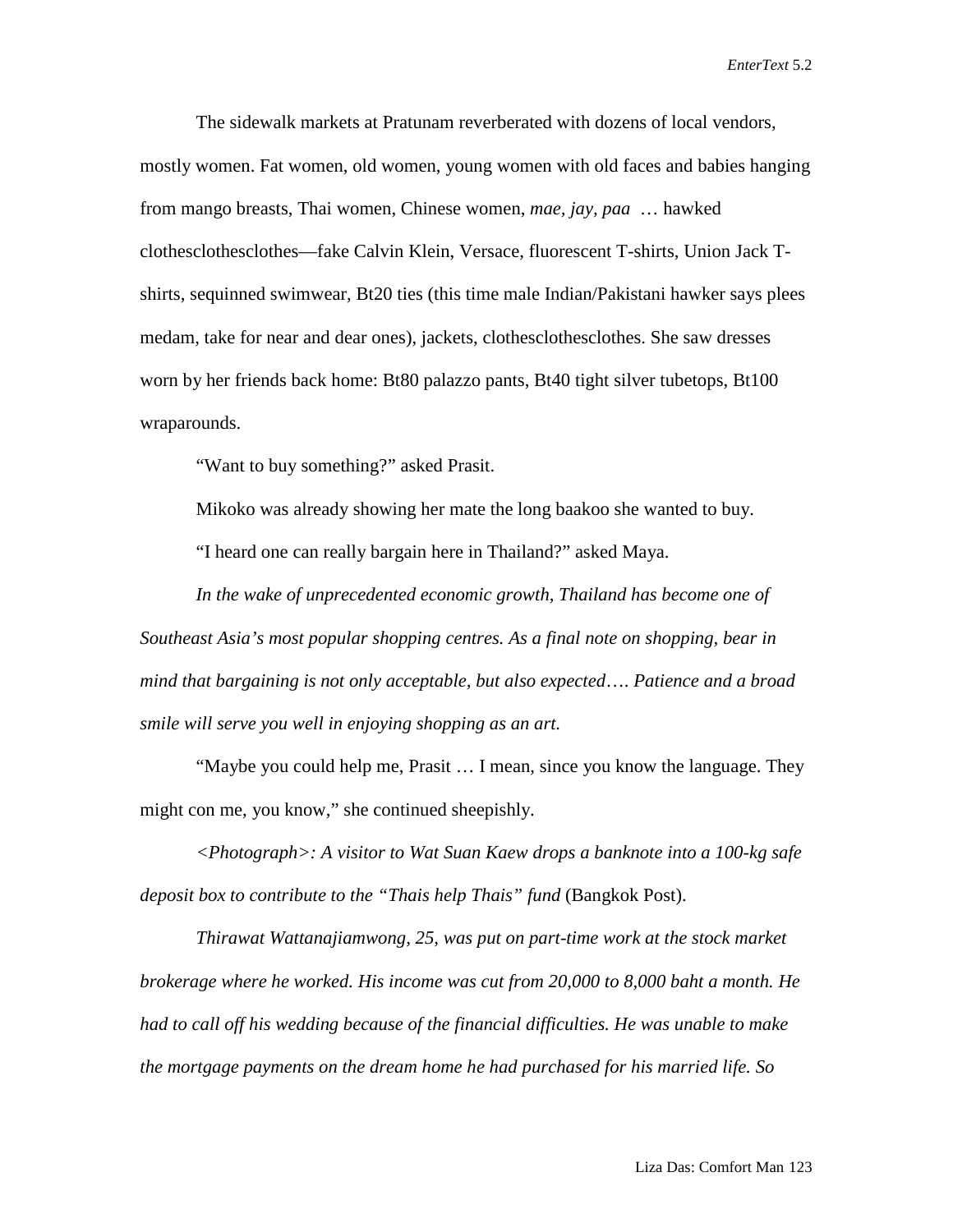*Thirawat walked to the 11th floor of the Silom Complex car park and leaped to his death*  (Bangkok Post).

"These are poor people.… Anyway … you could try," Prasit replied, touch-menot and vulnerable all over again.

The baakoo vendor asked him something in Thai (it must have been) and he frowned: "Mikoko, he is asking if you could pay him in dollars."

After a late lunch the Japanese couple said they wanted to go watch *Seven Days in Tibet.* They hopped on to two tuk-tuks and Prasit told the drivers: "*Wol Thed!"* Blurred previews ran on the walls of the World Trade Centre as they stood in queue for tickets. Last two tickets for *Seven Days*. That's okay, said Maya ("I am not particularly interested"). And two tickets for *The Devil's Advocate,* please, said Prasit ("tickets available"). After the show they decided to take a walk along Ratchadamri Road. From there they decided they would go to Patpong night bazaar via the Rama IV Road.

\* \* \*

- *He:* You really wanted to buy that expensive toycar?
- *She:* For my son. Four years old.
- *He:* Oh! So you have a child. *(touch-me-not look)*
- *She:* What about you? Are you married?
- *He:* Well … yes. I have a daughter. She's six years old.
- *She:* I see.

## *SILENCE.*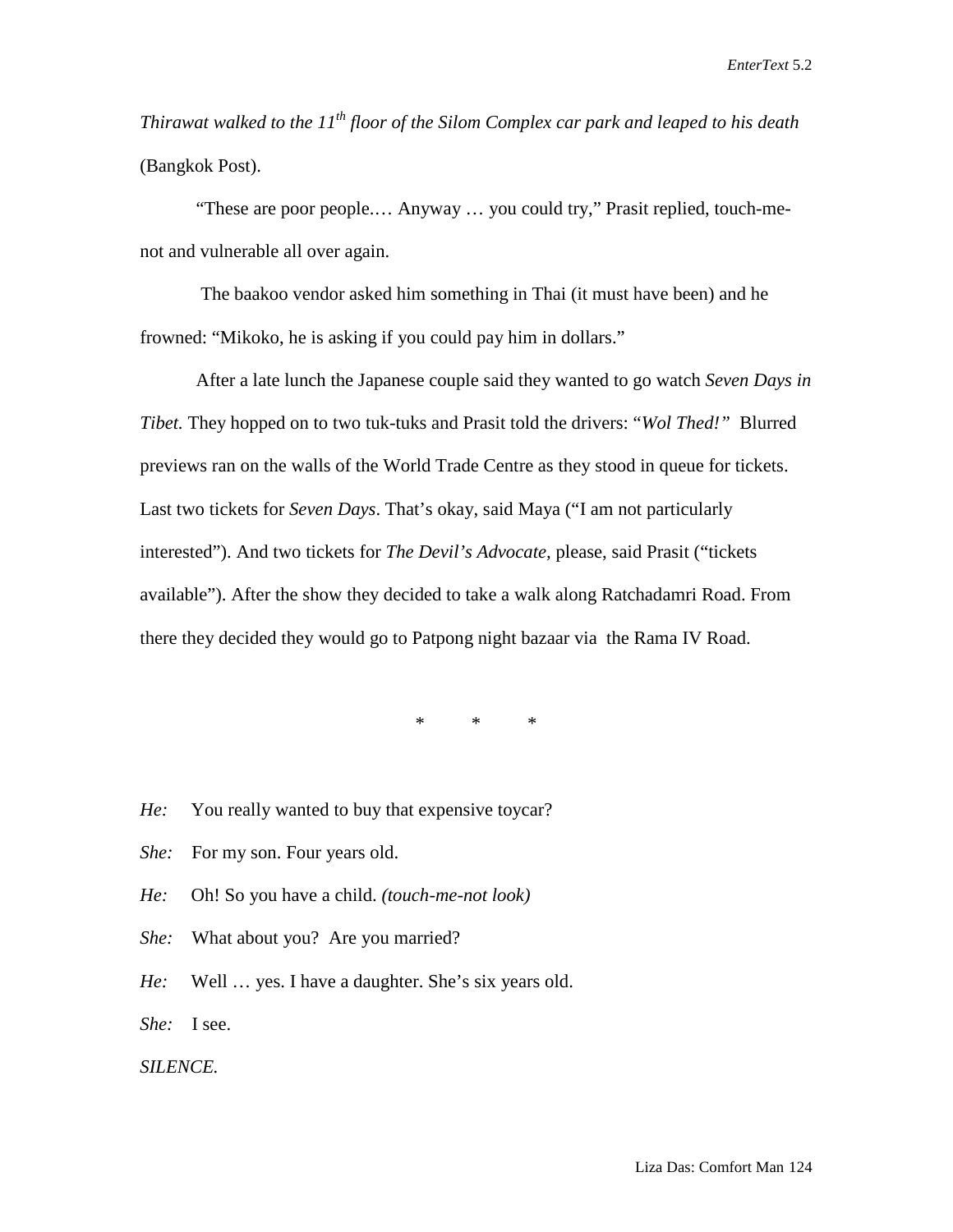*Walk up to phone booth. Insert international phone card.*

*She:* Hello! Hello!? Omang?

*He:* Maya !?

*She:* I'm calling from Bangkok. I'm fine. Don't worry. What? No. The baht's nose-diving, so there's no problem. *(Prasit moves away to talk to the Japanese)* How's Agam? Don't forget to visit Nisadeo tomorrow. What? ... No, it's still early here. I'm with a few other visitors *(sideglance at him)*. It's quite safe. Don't worry. I can take care of myself. See you soon. Bye!

 She told them that everything was fine. They walked on. Prasit pointed towards two Indian couples on the other side of the road. The men were carrying five shopping bags each, and the women were in salwar-kameez suits and strawy orange hair and sideburns. You don't look like them at all, strange. Why should I look like a *Panjoo*? What's that? Nothing, ha, ha. Just an old joke. She remembered the cosmopolitan university she had attended. She and her friends from the north-east were called "chinks" by Mrrutti-driving *Panjoos*:

*Easy lays. They don't study. Only buy sexy clothes. Easy lays. The chinks of India, Tibet, and Nepal. Smelly driedfisheaters. Stick to one another. Smoke. Maybe drink and dope too. No morals. Live on state support. No signs of being Indian. Half of their men militants, na? Wohi toh!*

\* \* \*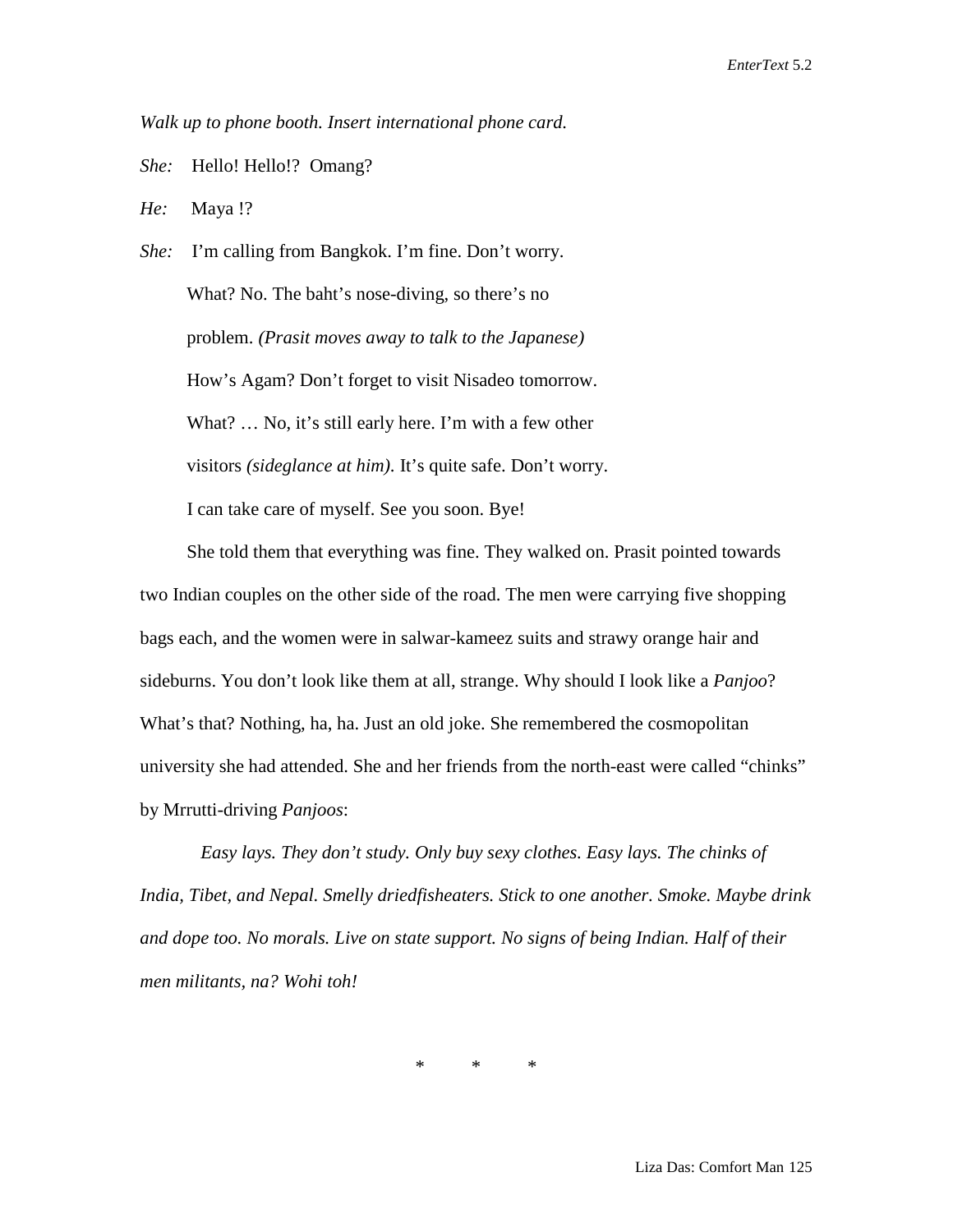Prasit was apprehensive about going to Patpong. He said maybe it wasn't a good idea. He wasn't feeling too safe with the thought of having to escort two foreign women and a serious-looking Japanese scholar through rows of steaming alleys in the middle of the night. It was Maya who insisted, seconded by a giggling Mikoko.

"Okay," said Prasit, "but you will stop only when I tell you to. And please don't speak to anyone."

She wasn't going to miss an experience of a *real* Bangkok night. If men could go, why couldn't she? After all, she too needed to see LIFE. And she coaxed Prasit to guide them through the streets.

The pounding in her heart was matched only by the pounding of the techno-driven music she could hear from afar.

So God really made women for men—women in identical fluorescent-green spaghetti-strapped skin-tight mini-dresses in the alley meant for Japanese men. In sequinned blood-red dresses in the alley meant for Arab men. Purple for Koreans, blue for Chinese. Women yelling out, gesturing, striking a come-hither pose, women yawning, bored, one strap hanging loose in sleep and fatigue. Fat male pimps in bermudas pestered Mikoko's friend with photographs and a whole list of 'what-they-can-do.' Exasperated with the stiff scholar, they barked: "Have you come here to look at the moon?" (I *told* you, said Prasit). On the way back they took a street flanked by bars on either side. The music was deafening. *Ooooh! Love to love you, b-a-e-e-y-b-e-e!* Go-go girls, their faces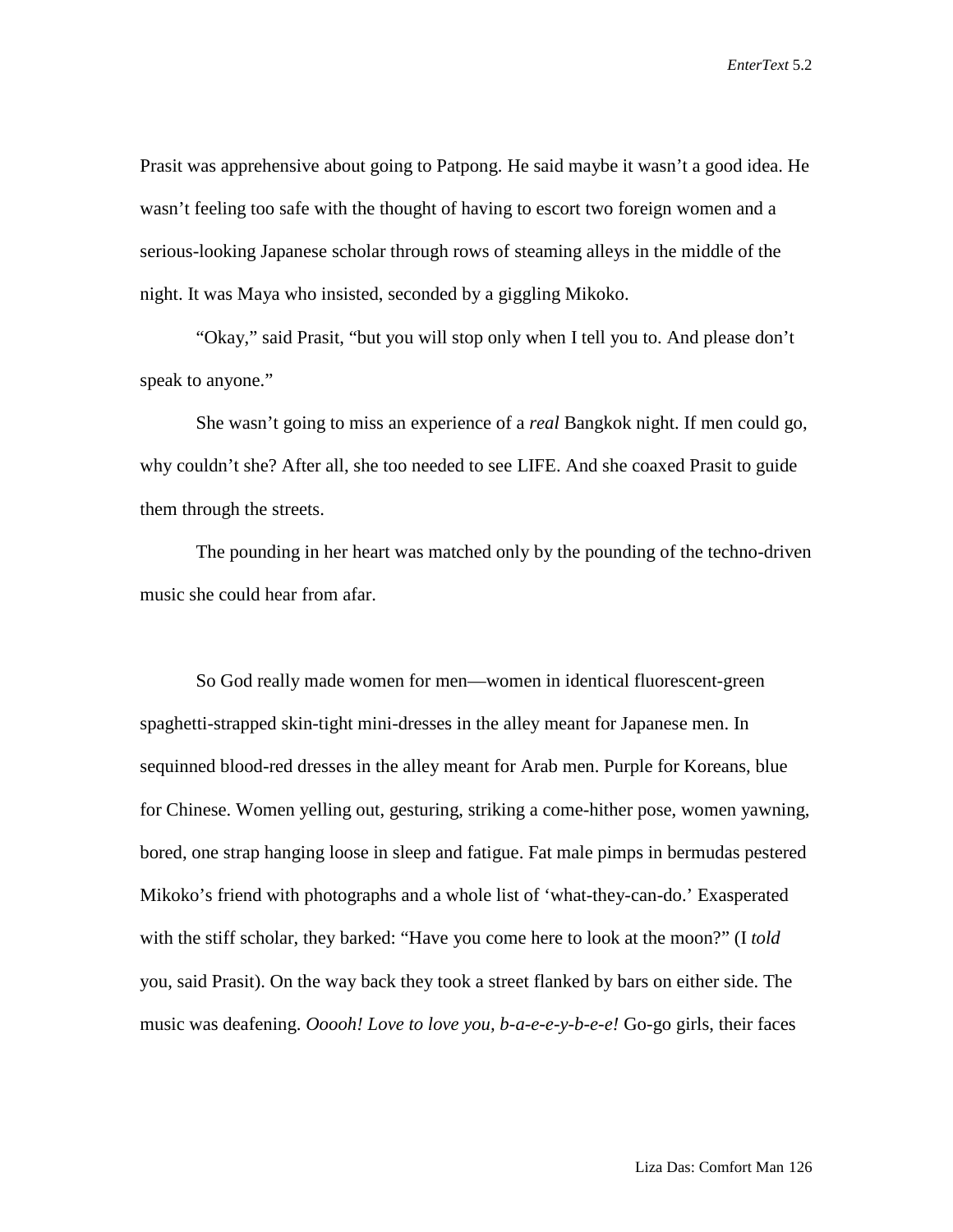plastic, their bodies with no relation to their faces, moved to the music and the laser lights.

She saw Prasit staring at a waifly Thai-looking girl who was drinking beer with a pot-bellied white man at the counter.

"Do you know her?" she asked.

"No."

"Then why are you looking at her?"

"Maya… these are *our* women …," Prasit said slowly.

She understood. Chinky Thai woman for pink American man.

"Where do they come from?" she asked.

"From upcountry. Then, when they grow old … I mean old for the trade, they go back home and do farming. Or set up stalls here in the market. Some become mistresses of rich Filipino or Japanese businessmen. They are the comfort women. The men visit them while on short trips here or on transit trips. The comfort women take care of their needs while they are here in Thailand. Some even escort the men to parties and business deals."

"*Comfort Women* … where else did I come across that term?" said Maya, with a faraway look in her eyes.

"Yes," said Prasit, "you must have read somewhere about the Korean women who were used as prostitutes by Japanese soldiers during the Second World War."

Maya sighed. Big-fish-eat-small-fish. Perhaps it all boiled down to the human impulse to use others. For various reasons. Be it economic, intellectual, sexual, or little everyday triumphs like bargaining successfully with distressed vendors. Take this place,